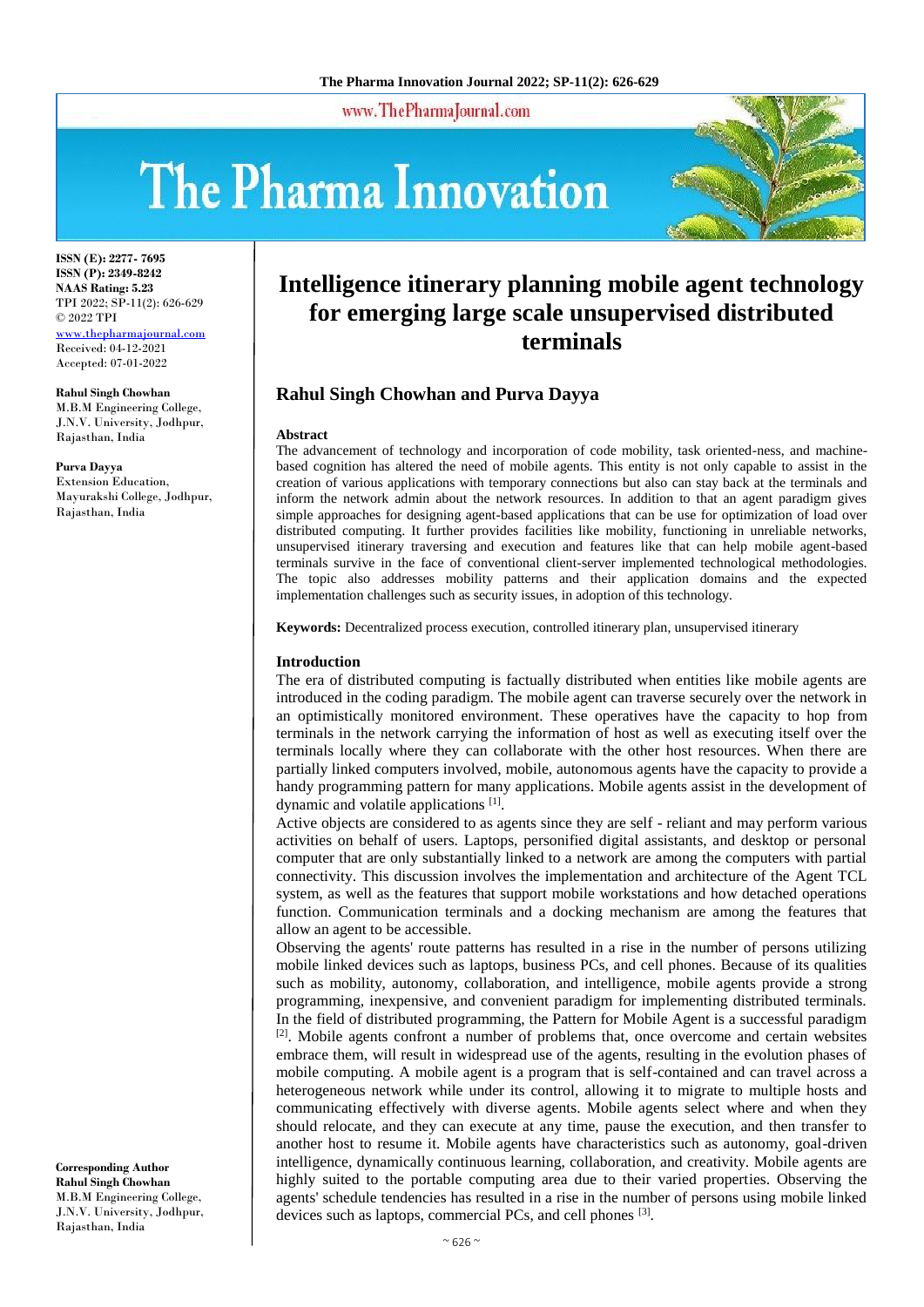In the field of distributed programming, the Pattern for Mobile Agent is a promising methodology. Mobile agents confront a number of problems that, once overcome and certain websites allows them, will result in widespread use of the agents, resulting in the activities undertaken of consumer electronics [4]. Virtual machines have characteristics such as autonomy, goal-driven intelligence, temporally continuous learning, collaboration, and creativity. Mobile agents are highly suited to the mobile computing area due to their varied properties. Because of the qualities that mobile agents have, they can move from a PDA to the internet and collect all of the information that the user is interested in. Mobile agents have also simplified the construction, testing, and implementation of apps since they are capable of hedging forms of communication and so displaying the processing logic.

#### **Mobile Agent Itinerary Flow**

Mobile agents provide a number of advantages over traditional server setups. The use of mobile agents has resulted in a reduction in network traffic. In most distributed terminals, completing a basic task may need many interactions, resulting in higher network traffic. The fundamental goal of the mobile agent's patterns is to take data computations, which results in the use of less network resources and hence enhanced efficiency.

Mobile nodes have also been capable of overcoming network delay, which has been made possible by the management and control time terminals with huge networks that produce unacceptable latencies in most circumstances [5]. Also because agents may be run locally under the command of the central controller, they assist to solve the problem. Protocol encapsulation, which separates evolving communication terminals from agent patterns, is also possible with mobile agents. This allows companies to improve their practices. Although the procedure is inconvenient at times, mobile agents aid in the resolution of the problem since they migrate towards the host machine and lead to the formation of proprietary protocol-based channels.

Mobile agents can sense a variety of environments and hence have dynamic adoption, allowing them to operate in a dynamic manner. Jobs that require continual open connections will save money thanks to the mobile agents. Mobile agents can have imbedded duties that can be disconnected from the network, allowing them to function as autonomous agents. In addition, because they include features of both hardware and software, the agents can provide smooth information terminals because they are solely dependent on the environment in which they function [6]. Because mobile agents may act and respond dynamically in the face of even the most adverse circumstances, they make it simple to create a faulttolerant distributed architecture.

#### **Merits of Mobile Agents in Emergence of Technologies**

This moving agent technology has led to several applications which have brought many benefits. Agents have enabled electronic commerce, the agents can personify the creator`s intentions, act, and also can negotiate on behalf of them thus making it to be well suited for the electronic commerce. Agents also acts as personal assistance to users and also can

to per take tasks those using it on the remote host regardless of if a user is connected to a certain network.

The technology for Mobile agent is a good solution for the brokenness in particular the context which is mainly for the collaborators who are untrustworthy  $[7]$ . The agents also provide an effective solution to managing advances in the telecommunication services through the provision of network reconfiguration of the advanced services in telecommunication. The agents provide dynamic network reconfiguration and also the user`s customization. Because of the characteristics such as mobility, autonomous mobile agents provide autonomy to the workflow item and support the flow of information between coworkers.

Mobile agents can also be applicable in the provision for administration of parallel processing tasks. In cases where computations require large amount of processing power, mobile agents help in getting the processes out. The agents carry the upgrades and installation procedures directly to the user's personal computer acting information disseminator [8]. This is achieved without any user`s intervention i.e. it automatically updates and manages the software on the computer.

#### **Patterns and Architectures of Mobile Agent**

Any challenge this is done through an agent is in maximum instances configured with inside the first place. There is one of a configuration of agent which includes; that is in which a cellular agent does now no longer have reminiscence and therefore it without a doubt perceives the present day scenario get a rule which fits a positive scenario and execute it. a reflex agent that have an inner nation are the agent that perceives a present day scenario basing at the belief and what's discovered with inside the saved inner nation which reveals a rile which fits a positive scenario and execute it.

Another agent is the agent with specific desires the agent chooses movements which could assist it in reaching a intention. Utility primarily based totally agent is the agent which maximizes a few one of a kind overall performance measures at the same time as reaching it desires. The function of the area specifically determines the kind of the agent that ought to be employed. These traits can also additionally consist of the variety of agent servers that are needed, time, failure and verbal exchange cost, user`s involvement surroundings uncertainty, and additionally the opportunity of arriving on the set intention dynamically. A machine also can have both single and a couple of agent <sup>[9]</sup>. A machine specifically employs use of 1 agent. The kind of a machine is extra complicated in evaluation to the couple of agent servers at instances whilst the task assigned is hard. In a couple of structures, manipulate may be dispensed and with inside the single agent servers does now no longer have to finish the task given. In single agent machine an agent may be pressured unnecessarily if it's far the only that has to finish all of the obligations <sup>[10]</sup>. Single agent putting is specifically appropriate for the machine that has domain names which calls for a centralized manipulate.

Multiple agents work in an interactive environment under a common protocol for a single goal competing and working together to attain the goal. Multiple agent machine structure helps the availability of the one parallel processing capability. In instances in which one towards fail, the machine can nonetheless maintain operating due to the fact the agent servers stocks responsibilities. The multi agent`s structures additionally have the houses of functionality in which it's far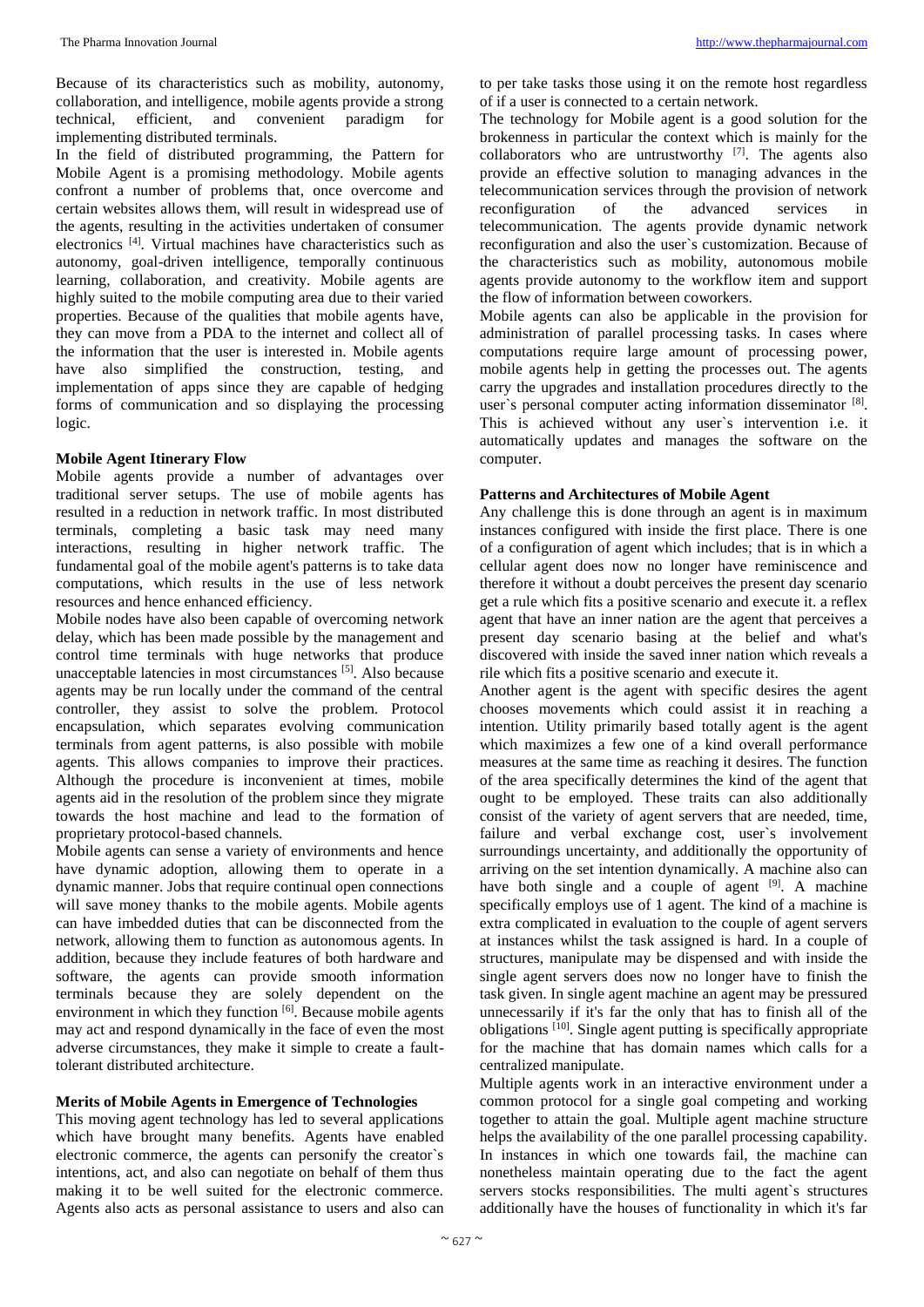very clean to feature a brand new agent to the multi-agent machine. Programmers can decompose a positive machine into one of a kind obligations after which assign the obligations to diverse agent servers. Multi-agent machine structure specifically fits the structures which their criterion modifications throughout one of a kind agent servers over time. Multi-agent structures can both be homogeneous or heterogeneous non-speaking multi-agent machine.

#### **Computing Paradigm and Mobility of Multi-agent in MAS**

Homogeneous non-communicating multi-agent system is where all the agents have same goals, actions, knowledgebase and the same decision procedures. Heterogeneous terminals, the agents which are employed have different goals, domain models, decision procedures and actions. In heterogeneous terminals there is no communication the agent barely knows the goal or even the decision procedures of another agents in the system [11]. The team of agents are formed and roles are assigned to each agent in this way, team formation can be done along a dynamically formed functional line during the duration of a particular task, and an extensible markup language will be used. The most common language for implementing mobile agents is Java. Java implements Voyager, Concordia, and Odyssey. Java features such as multi-platform support, object serialization, network support including sockets, URL communication, and distributed object protocol called Remote Method Invocation (RMI) make it well suited for mobile agent technology.

This technology is one of the most popular accepted foundation layers on which to build. The host and programmers can use it to encode/ decode data with modified and semantically structured information that could be interpreted by any authorized mobile agent in the itinerary. Agent principles also primarily provide simple approaches for designing agent-based terminals that are utilized or operated in large-scale distributed contexts. It can give features such as mobility, operating in discontinuous communications, unsupervised processing, and many others that can help mobile agent-based terminals survive in the face of traditional technologies such as client-server [12]. It provides an outline of the mobile agent trends in mobile computing.

#### **Pattern of Mobile Agent Communication and Participation of Agents**

Java applets are the most used examples of mobile code. In the same case Java applets are not mobile agents this is because move once and upon the request of the user before they get executed. Examples of true mobile agents include Typescript, Voyager IBM Aglets, Odyssey, Concordia, Agent Tcl, Tacoma, Mobile Service Agents etc. Mobile Service Agents are applicable in computing where they move to the user`s machine. A mobile agent is mainly transported by the means of Java Archive that have the serialized state of the agent. Archive content must primarily go through the configurable pipeline of security filters before the agent is deserialized and the classes in the server are bound. Filters support agent authentication and integrity checking. When an agent is managed on the server, a group of threads is created for that agent. The launcher is then incorporated into a group of threads to handle the agent's de-serialization and become the agent's first thread.

In the data sharing pattern, agents request migration by posting a ticket that point to the desired destination. The

agent`s inputs are mainly based on the sensory input, when presented with an issue, an agent mainly reason to determine what they should do  $^{[13]}$ . The patterns for mobile agents can be classified three classes that include travelling, task, and interaction. The classification makes it easier to understand the domain and application of every pattern help in distinguishing different patterns and also leads to the discovery of new patterns.

The traveling patterns are the main essence for mobile agents these patterns include itinerary, forwarding, and ticket. Itinerary patterns are taken into account when routing between different destinations. Itineraries help maintain a list of different destinations, define routing schemes, and handle special cases. Another important movement pattern is the transfer pattern. This allows a particular host to forward all or, most importantly, a particular agent to another host. Ticket patterns include enhanced versions of URLs that embody requirements that affect quality of service, permits, and other data  $[14]$ . This is the timeout information used to remove a particular agent from the remote host.

#### **Conclusion**

Mobile agent is a promising technology which is futuristic and effective in distributed system and distributed computing. The recent technological trends is in an utter need of such supportive technology that could boost the user independency yet considering the security issues it invites the attention of novice researchers for more profound support. The platform independent programming languages like java that provides the in-build security mechanism using JVM are need of an hour. Also use of various encryption decryption cryptographic techniques that could ensure the security of moving agent over the distributed network.

The strength of future technology is based on the contribution of stable software architecture and its easiness to accept the changing need of users comfort. Mobile agent technology is seemingly the change adaptive with capability of working in multifarious environment and in distributed computing fashion. The users can benefit with the moving agents trained with supervised training module and later tested on the unsupervised learning algorithms with random and realistic environment variables. This would not just test the training sets but also validate the role of agents in terms of reliability, accuracy, working capability and their goal oriented competence.

## **References**

- 1. Kumar JP, Umar S, Harsha CS, Nagasai B. Implementing intelligent monitoring techniques in agriculture using wireless sensor networks. International Journal of Computer Science and Information Technologies. 2014;5(4):5797-5800.
- 2. Kremen, C, Williams NM, Aizen MA, Gemmill‐Herren B, LeBuhn G, Minckley R, *et al*, Pollination and other ecosystem services produced by mobile organisms: a conceptual framework for the effects of land‐use change. Ecology letters. 2007;10(4):299-314.
- 3. Sun Y, Wang Y, Li T. The designation of agriculture supply chain management DSS. In 2007 IEEE International Conference on Automation and Logistics. IEEE, 2007, August, 1492-1497.
- 4. Jara, Antonio J, Miguel Zamora-Izquierdo A, Antonio Skarmeta F. "Interconnection framework for mHealth and remote monitoring based on the internet of things."